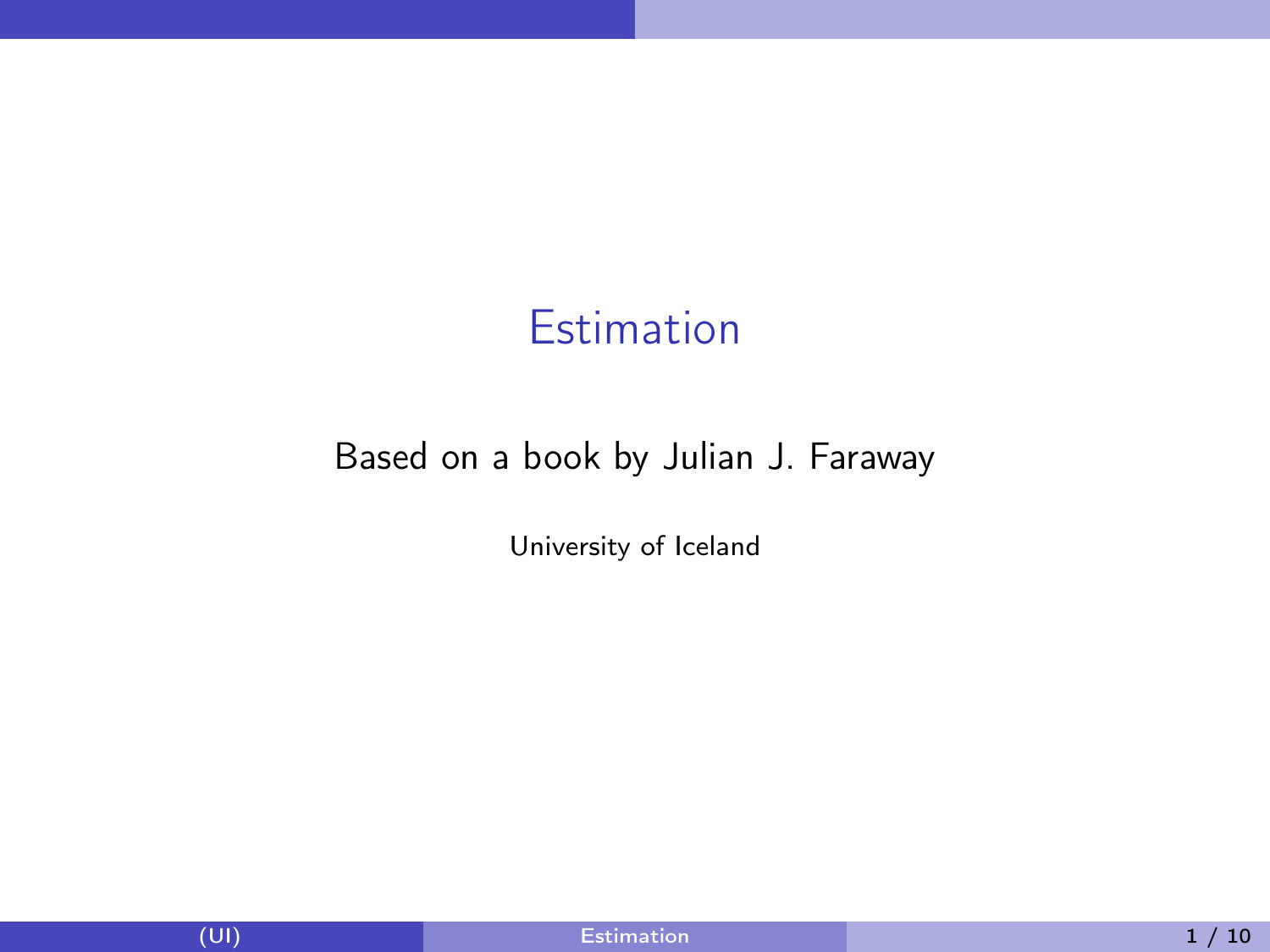

Suppose that  $Y$  is the fuel consumption of a particular model of a car. Suppose that the predictors are:

- $\bullet$   $X_1$  the weight of the car
- $\bullet$   $X_2$  the horse power
- $\bullet$   $X_3$  the no. of cylinders.

Typically the data will be available in the form of an array like this

| $y_1$ | $x_{11}$ | $x_{12}$ | $x_{13}$ |
|-------|----------|----------|----------|
| $y_2$ | $x_{21}$ | $x_{22}$ | $x_{23}$ |
|       |          |          |          |
| $y_n$ | $x_{n1}$ | $x_{n2}$ | $x_{n3}$ |

where n is the number of observations or cases in the dataset.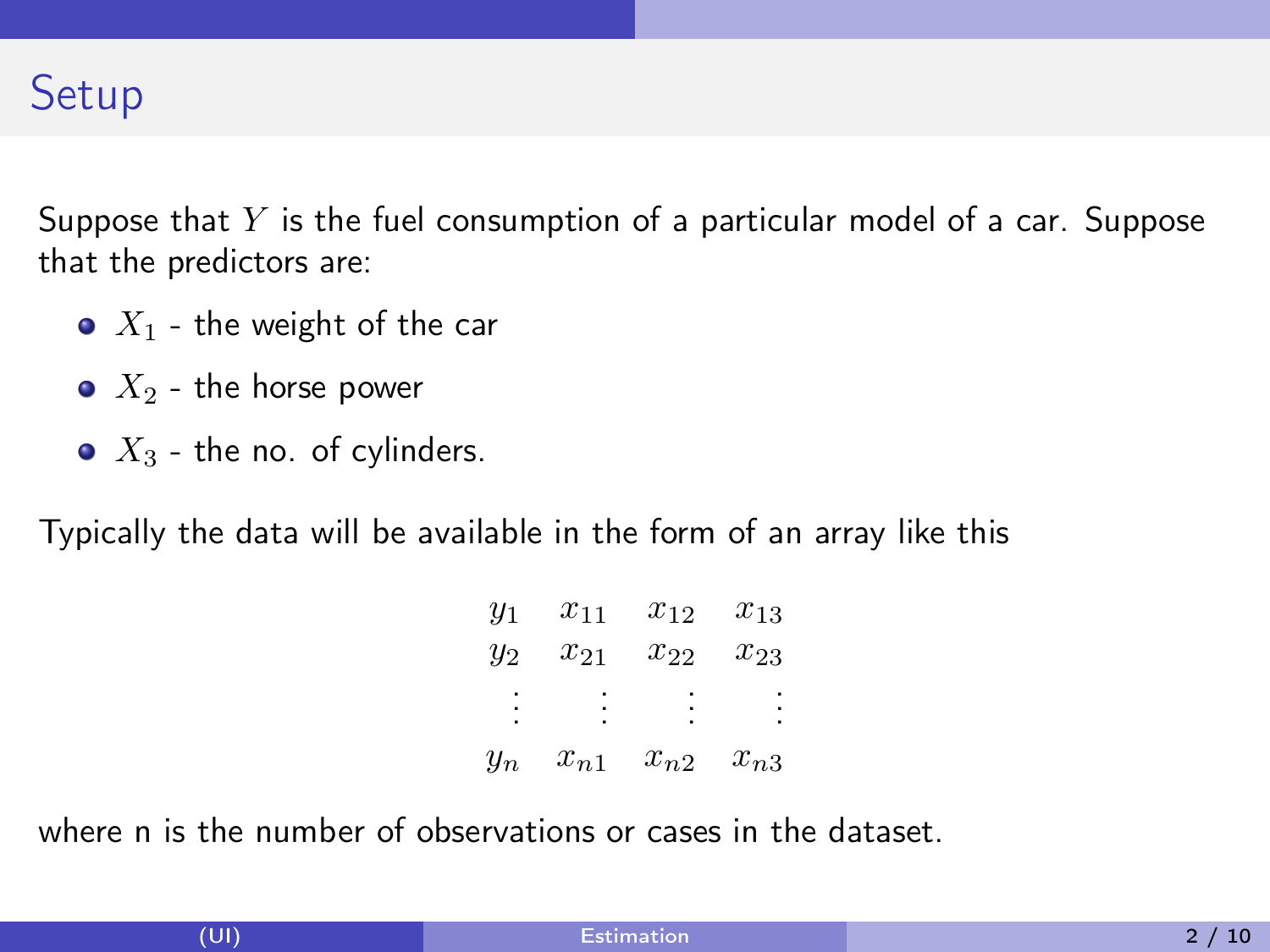## Linear model

One very general form for the model would be

$$
Y = f(X_1, X_2, X_3) + \varepsilon
$$

where f is some unknown function and  $\varepsilon$  is the error.

Since we usually don't have enough data to try to estimate  $f$  directly, we usually have to assume that it has some more restricted form, perhaps linear as in

$$
Y = \beta_0 + \beta_1 X_1 + \beta_2 X_2 + \beta_3 X_3 + \varepsilon
$$

where  $\beta_i, i=0,1,2,3$  are unknown parameters. Thus the problem is reduced to the estimation of four values rather than the complicated infinite dimensional  $f$ . In a linear model the parameters enter linearly - the predictors do not have to be linear.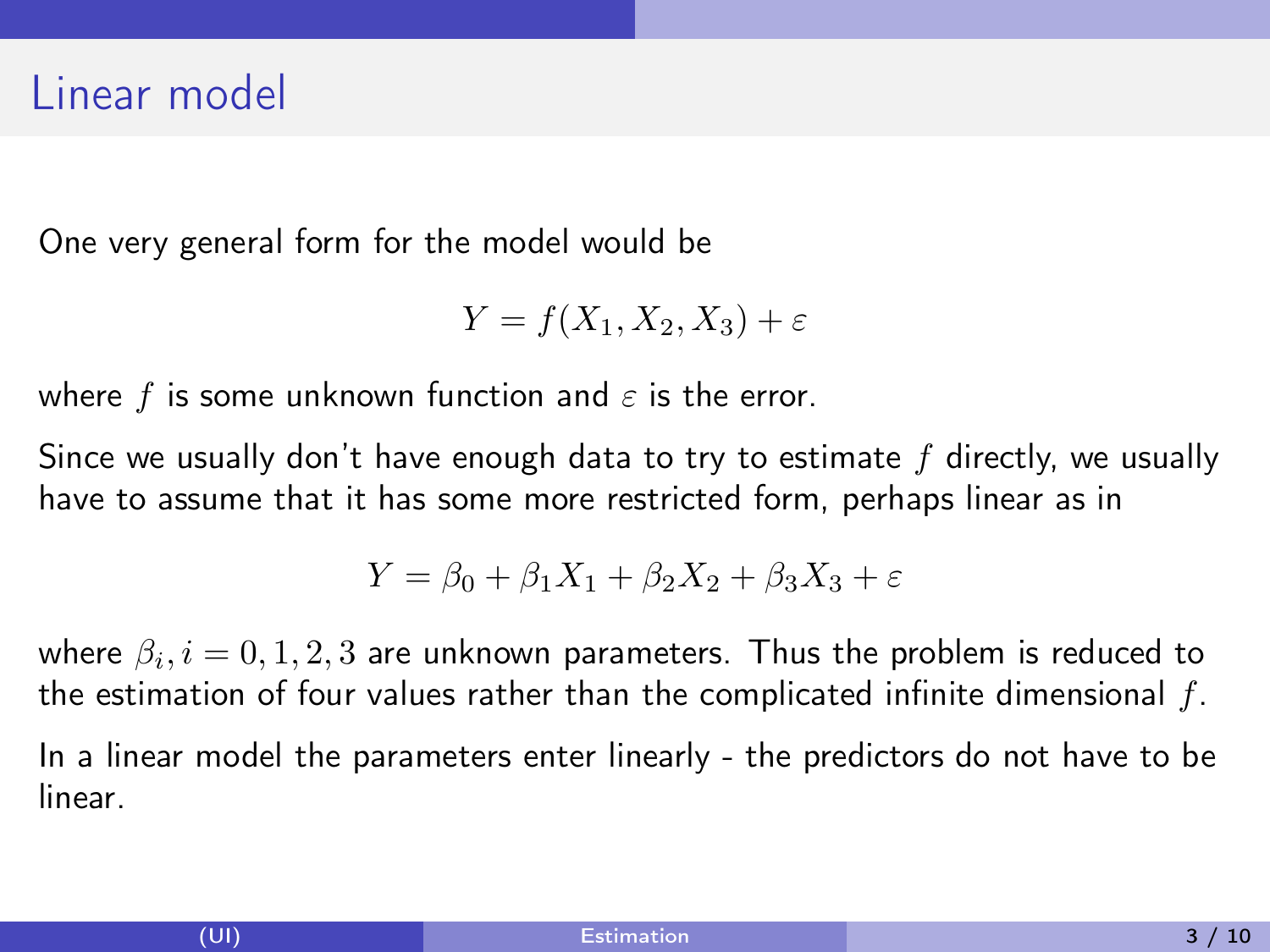## Matrix Representation

Given actual data we might write:

$$
y_i = \beta_0 + \beta_1 x_{i1} + \beta_2 x_{i2} + \beta_3 x_{i3} + \varepsilon_i \quad i = 1, 2, ..., n
$$

but it is simpler to use a matrix/vector representation:

$$
\bm{y} = \bm{X}\bm{\beta} + \bm{\varepsilon}
$$

where  $\bm{y}=(y_1,...,y_n)^T$ ,  $\bm{\varepsilon}=(\varepsilon_1,...,\varepsilon_n)^T$ ,  $\bm{\beta}=(\beta_0,\beta_1,\beta_2,\beta_3)^T$ , var $[\bm{\varepsilon}]=\sigma^2\bm{I}$ and

$$
X = \begin{bmatrix} 1 & x_{11} & x_{12} & x_{13} \\ 1 & x_{21} & x_{22} & x_{23} \\ \vdots & \vdots & \vdots & \vdots \\ 1 & x_{n1} & x_{n2} & x_{n3} \end{bmatrix}
$$

X is a *matrix* of dimension  $n \times p$  where  $p - 1$  is the number of predictors.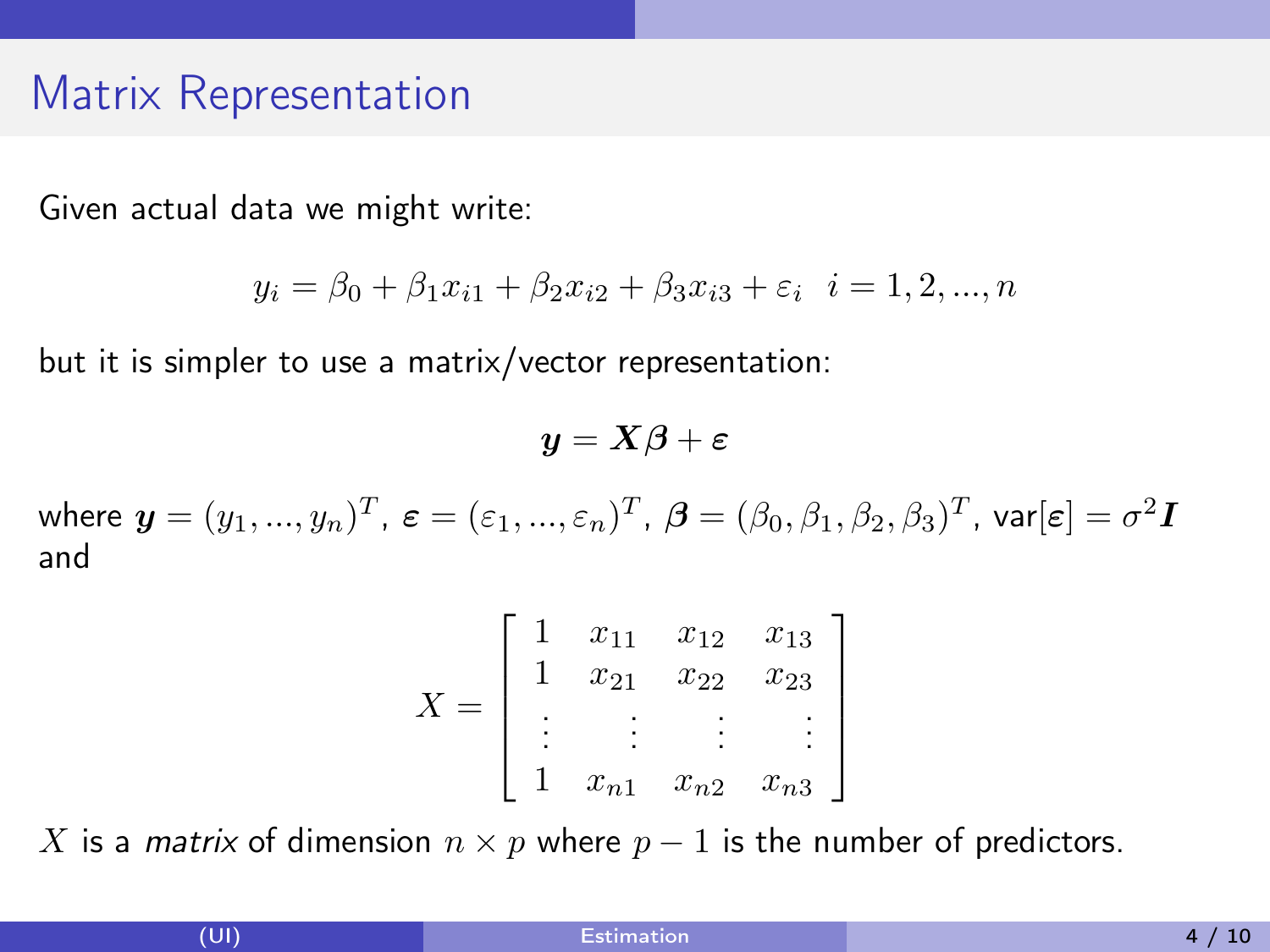#### Least squares estimation

The least squares estimate of  $\beta$ , often called  $\hat{\beta}$  minimizes

$$
\sum \varepsilon_i^2 = \varepsilon^T \varepsilon = (y - X\beta)^T (y - X\beta)
$$

expanding gives

$$
\boldsymbol{y}^T\boldsymbol{y} - 2\boldsymbol{\beta}^T\boldsymbol{X}^T\boldsymbol{y} + \boldsymbol{\beta}^T\boldsymbol{X}^T\boldsymbol{X}\boldsymbol{\beta}
$$

Differentiating with respect to  $\beta$  and setting to zero, we find that  $\hat{\beta}$  satisfies

$$
\boldsymbol{X}^T\boldsymbol{X}\hat{\boldsymbol{\beta}}=\boldsymbol{X}^T\boldsymbol{y}
$$

These are called the normal equations. Now provided that  $X^T X$  is invertible we get:

$$
\hat{\beta} = (X^T X)^{-1} X^T y \nX \hat{\beta} = X (X^T X)^{-1} X^T y \n= H y
$$

where  $H = \boldsymbol{X} (\boldsymbol{X^T X})^{-1} \boldsymbol{X^T}$  is the *hat matrix*.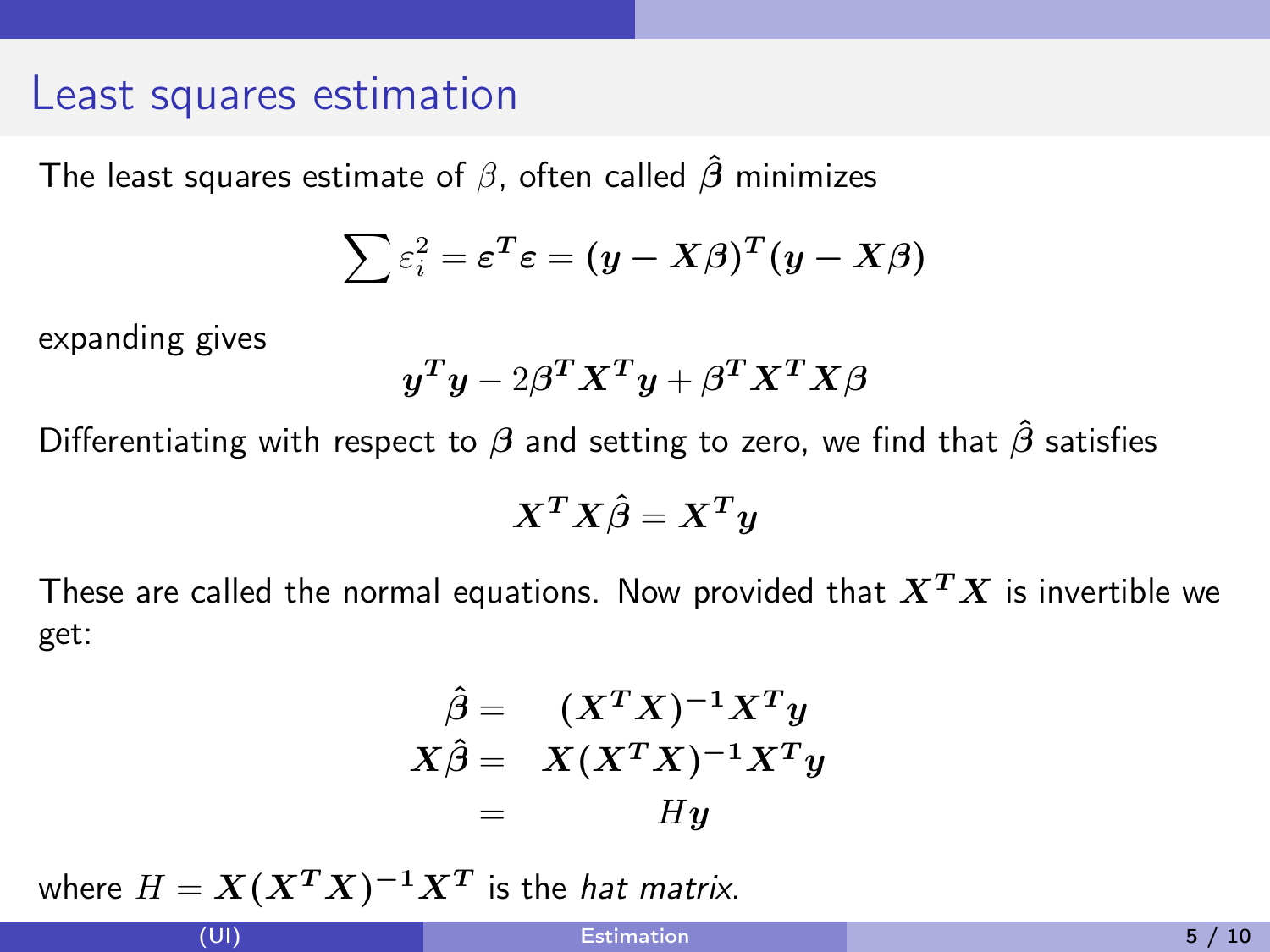### Least squares estimation

The Gauss-Markov theorem shows that when the errors have expectation zero, are uncorrelated and have equal variances, the best (the lowest variance) linear unbiased estimator (BLUE) of the coefficients is given by the ordinary least squares (OLS) estimator.

Situations where estimators other than ordinary least squares should be considered are

- <sup>1</sup> When the errors are correlated or have unequal variance, generalized least squares should be used.
- When the error distribution is long-tailed, then robust estimates might be used.
- <sup>3</sup> When the predictors are highly correlated (collinear), then biased estimators such as ridge regression might be preferable.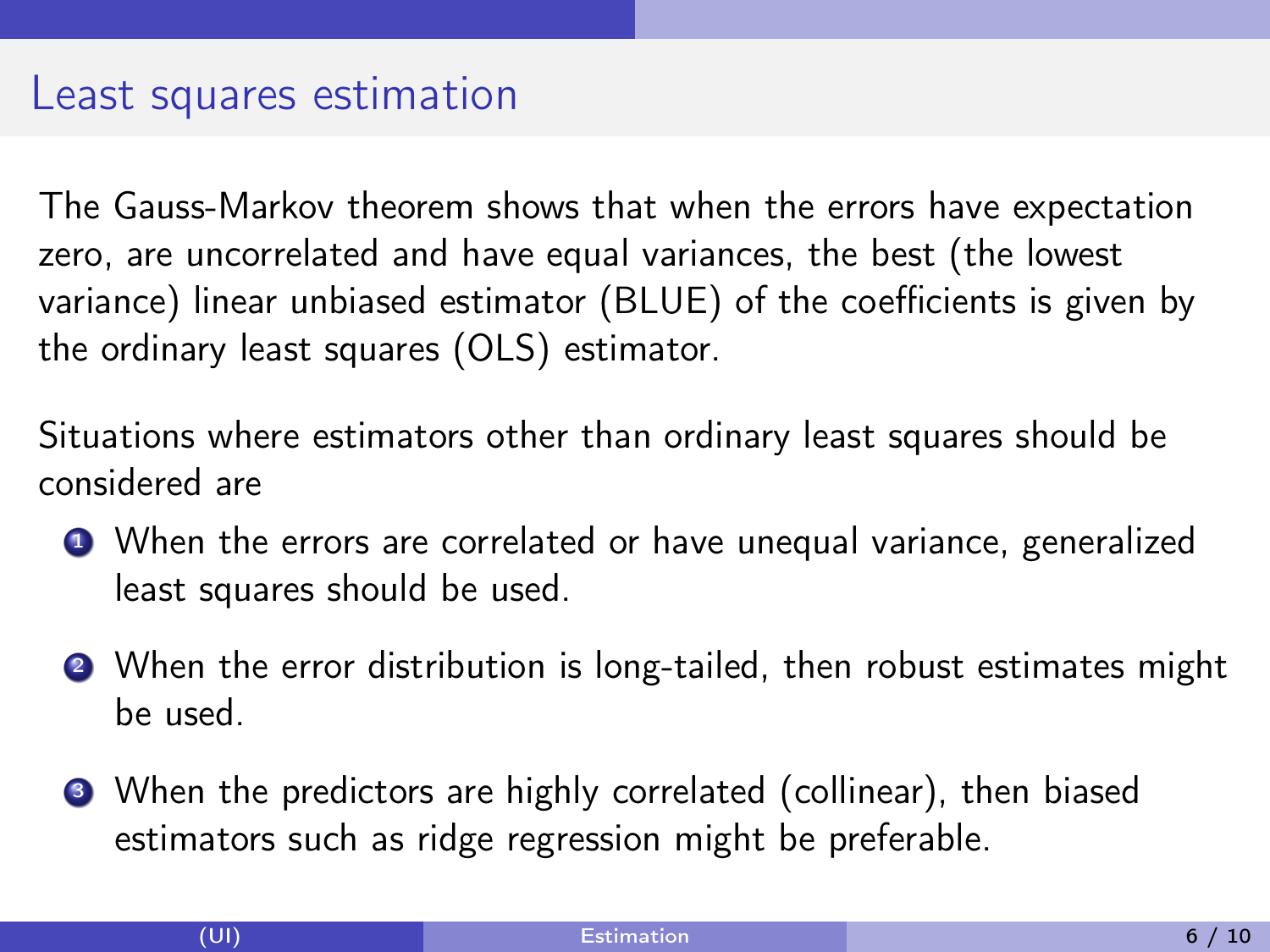# Mean and variance of  $\beta$

$$
\begin{array}{rcl} \mathsf{E}[\hat{\beta}] = & \beta \;\; (\text{unbiased}) \\ \mathsf{var}[\hat{\beta}] = & (X^T X)^{-1} \sigma^2 \end{array}
$$

Note that since  $\hat{\beta}$  is a vector,  $(X^T X)^{-1} \sigma^2$  is a variance-covariance matrix.

Often we want the standard error for a particular component which can be picked out as in

$$
{\sf se}(\hat{\beta}_i) = \sqrt{(\boldsymbol{X^T} \boldsymbol{X})_{ii}^{-1}} \hat{\sigma}
$$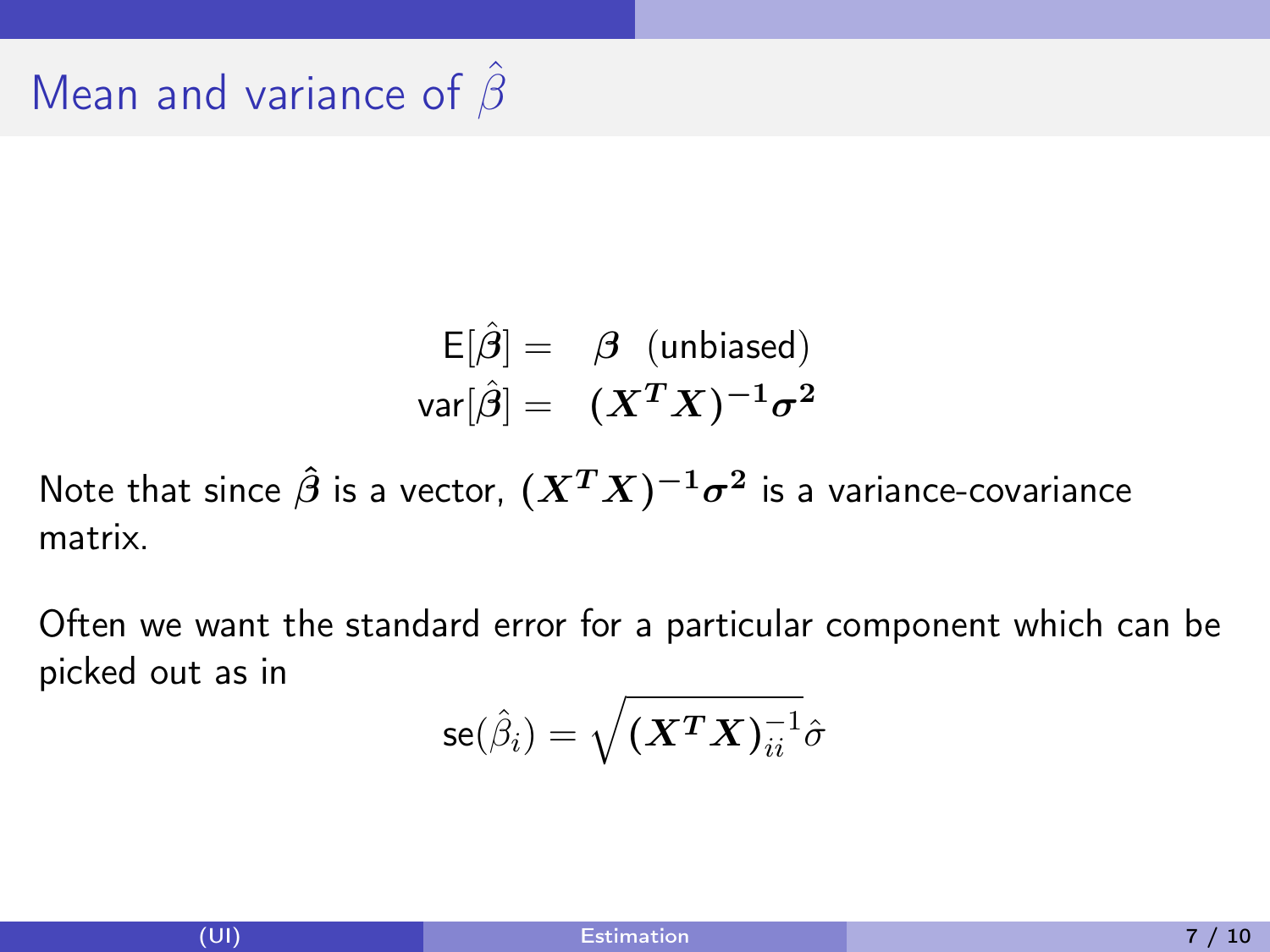An estimate of  $\hat{\sigma}^2$  can be found using

$$
\hat{\sigma}^2 = \frac{\boldsymbol{\varepsilon^T}\boldsymbol{\varepsilon}}{n-p}
$$

where  $p$  is the number of parameters in the model (including the intercept term).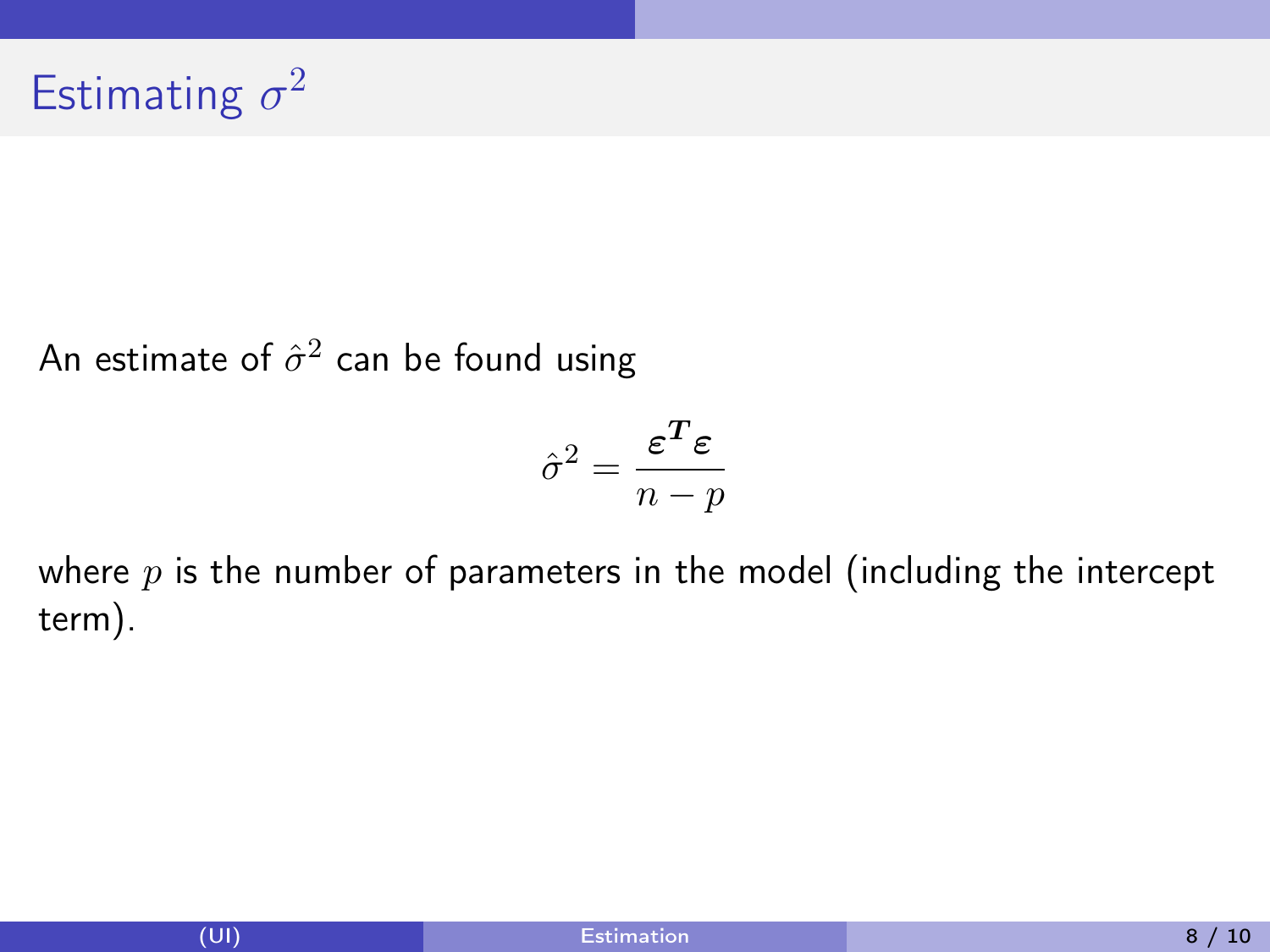One measure on how well our model fits the data is,  $R^2$ , the so called coefficient of variation or coefficient of determination or simply percentage of variation explained:

$$
R^{2} = 1 - \frac{\sum (\hat{y}_{i} - y_{i})^{2}}{\sum (y_{i} - \bar{y})^{2}} = 1 - \frac{RSS}{TotalSS}
$$

 $RSS$  is often denoted by  $SSE$  and  $TotalSS$  with  $SST$ .